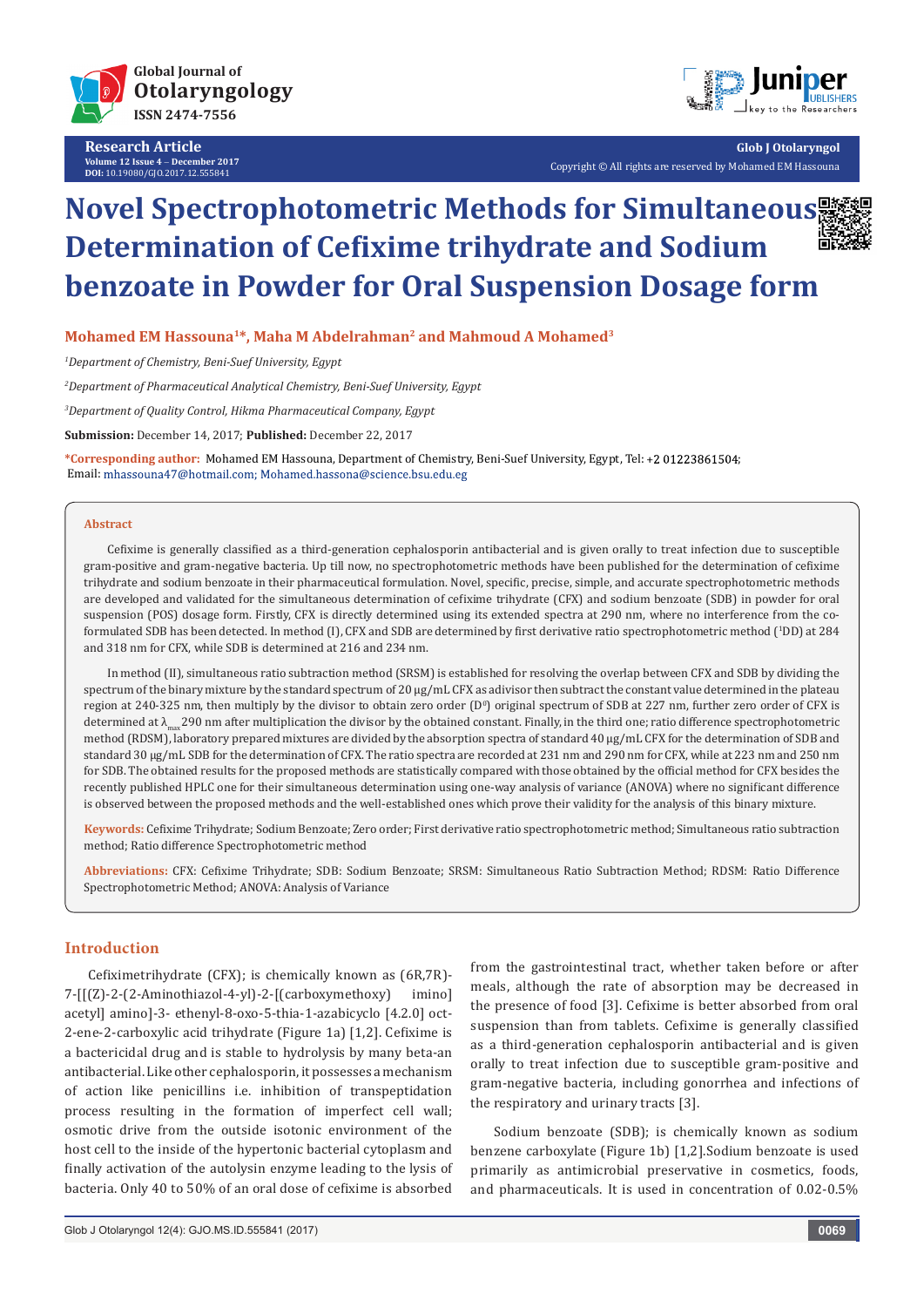in oral medicines, 0.5% in parenteral products, and 0.1-0.5% in cosmetics. The inhibitory concentration of sodium benzoate required in emulsion increases with oil content. It has also been used as a tablet lubricant at 2-5 %w/w concentrations, providing rapid disintegration times [4]. Cefixime is official in British Pharmacopeia (BP), European Pharmacopeia (EP) [1,2] and United States Pharmacopeia (USP) [5], both of them includes HPLC method for estimation of CFX. Literature review revealed that various analytical methods have been described for the determination of cefixime including colorimetric and spectrophotometric [6-19], thin layer chromatography [20- 23], capillary electrophoresis [24-26], HPLC [27-36] and electrochemical methods [37-40] in pure or in dosage forms.



Sodium benzoate is official in BP, EP [1,2] and United States Pharmacopeia (USP) [5], which includes direct titration for the estimation of SDB. Thus, a variety of methods have been developed for its determination including spectrophotometric [41,42], thin layer chromatography [43] and HPLC [44-53]. Recently, an HPLC method [54] has been published for simultaneous determination of both CFX and SDB together in pure or dosage forms. The combination of these two drugs is not official in any pharmacopoeia. According to the best of our knowledge, no spectrophotometric method has been published for determination of both CFX and SDB together in pure or dosage forms. The present work aims to develop novel spectrophotometric methods, for the first time, for the determination of CFX and SDB in pure and in their dosage form with high sensitivity and low cost. The developed methods have advantages over the published ones regarding simplicity and no need for expensive or sophisticated apparatus. Besides, they are suitable as routine methods in quality control analysis laboratories. They are validated according to ICH guidelines.

## **Materials and Methods**

## **Apparatus**

UV- 1800 double beam UV-Visible spectrophotometer (Shimadzu-Japan) with highest resolution in which the spectral bandwidth is 1nm for the spectral range 190-1100 nm, is used for all absorbance measurements, matched with 1 cm quartz cells. Data analysis is performed by software (UV-Probe 2.5.2).

#### **Pure samples**

Pure samples of cefixime trihydrate and sodium benzoate are kindly supplied by EPCI Pharmaceutical Company part of HIKMA group, Beni-Suef, Egypt with claimed purity of 99.97% and 99.90%, respectively, according to quality control certificates of analysis.

## **Pharmaceutical dosage form**

SUPRAX® 100 mg/5mL POS (60mL) (Batch No. 2000) and SUPRAX®100 mg/5mL POS (30 mL) (Batch No. 2002) are manufactured by EPCI Pharmaceutical Company part of HIKMA group, Beni-Suef, Egypt. Each 5mL is claimed to contain 100 mg of cefixime and 2.5 mg of sodium benzoate.

## **Chemicals**

Methanol of HPLC-grade is used as a solvent. It is obtained from (Scharlau, Spain).

## **Preparation of standard and samples Solution**

**Stock Solutions of Cefixime and Sodium Benzoate (1000 μg /mL):** Accurately weigh 100mg of each of CFX & SDB, transfer into 100 mL volumetric flask, add 70 mL of the solvent and sonicate to dissolve and complete to the mark with the same solvent and mix well.

**Working Standard Solutions of Cefixime and Sodium Benzoate (100μg /mL):** Accurately transfer 10 mL of CFX & SDB from their stock solutions in two 100 mL volumetric flasks, add 70 mL of the solvent and sonicate to dissolve and complete to the mark with the same solvent and mix well.

**Laboratory Prepared Mixture:** Prepare mixtures of CFX & SDB containing different ratios from their working standard solutions (100 μg /mL) into a series of 10 mL volumetric flasks. Make up to the mark with the same solvent. concentrations of CFX & SDB are calculated from the corresponding regression equations describing the linearity for each method.

**Dosage Form Preparations (SUPRAX® 100 mg/5mL POS (60mL)&(30mL):** To reconstitute, suspend SUPRAX®100 mg/5mL POS (60mL)&(30mL) with 40 mL and 20 mL water, respectively. Tap the bottle several times to loosen powder contents prior to reconstitution. Add approximately half the total amount of water for reconstitution and shake well. Add the remainder of water and shake well. Transfer 2 mL from the prepared flask into 1000mL volumetric flask and complete to the mark with diluents to obtain concentrations of CFX & SDB (40 &1μg /mL), respectively.

## **Construction of Calibration Curves**

Different aliquots equivalent to 10-50μg /mL and 1-30 μg /mL of CFX and SDB, respectively, are separately withdrawn from their respective working standards into separate series of 10 mL volumetric flasks, and the volumes are made up to the mark with the diluent. Zero order absorption spectra of CFX and SDB are scanned in the range of 200-400 nm (Figure 2) and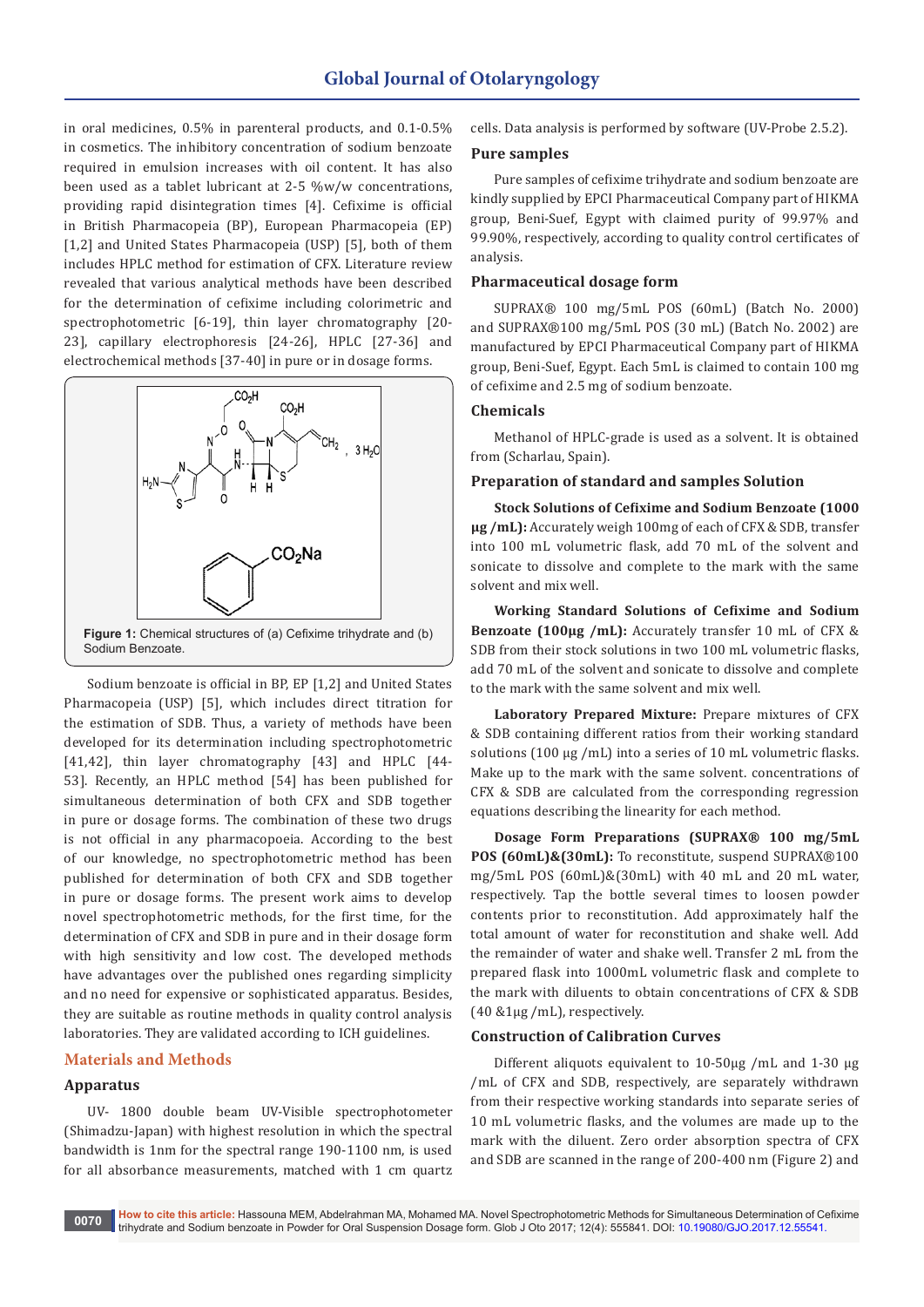stored. The calibration curves relating the obtained absorbances to the corresponding concentrations are constructed and the regression equations are computed for each method.



**Direct spectrophotometric method (D<sup>0</sup>)**



In zero order absorption spectra, CFX is directly determined using its extended spectra at its  $\lambda_{\text{max}}$  290 nm, the calibration curve relating the obtained absorbances and the corresponding concentrations in the range 10-50 µg/mL is constructed and the regression equation is calculated (Figure 3).

## **First Derivative of Ratio Spectra Spectrophotometric Method (<sup>1</sup>DD)**

The stored spectra of the pure standard CFX are divided by the standard spectrum of 30 µg/mL of SDB and their first derivatives are obtained using  $\Delta \lambda = 10$  and scaling factor = 10.The amplitudes of the first derivative of the ratio spectra at one maximum 284 nm and one minimum at 318 nm are plotted versus the corresponding concentrations of CFX and the calibration graph is constructed, also the stored spectra of the pure standard SDB are divided by the standard spectrum of 40 µg/mL of CFX, thereafter the first derivative is obtained using Δλ = 10 and scaling factor = 10. The amplitudes of the first derivative of the ratio spectra at one maximum 216 nm and one minimum at 234 nm are plotted versus the corresponding concentrations of CFX and the calibration graphs are constructed.

## **Simultaneous Ratio Subtraction Method (SRSM)**

Lotfy and Hegazy introduced (SRSM) [53] for the analysis of a mixture of two drugs X and Y having overlapping spectra. Ratio subtraction method plays an important role in solving overlapped spectra between two drugs. The stored spectra of binary mixtures of CFX and SDB are divided by the absorption spectrum of CFX (20 µg/mL), then subtract the constant value at the plateau region 240-325 nm, then the zero-order absorption spectrum of SDB is obtained at 227 nm by multiplying the obtained curve after subtraction by 20 µg/mL of CFX as divisor. Calibration curves relating the absorbance of zero order spectra of SDB at 227.0 nm versus their corresponding concentrations are constructed and the regression equations are computed. For obtaining the second component (CFX), another extension of the already developed method has been established as a new approach in which CFX is determined by multiplication of 20 µg/ mL of CFX divisor by the previously obtained constant, thus, the zero-order absorption spectrum of CFX is obtained at  $\lambda_{\text{max}}$  equals 290 nm. Calibration curves relating the absorbances of zero order spectra of CFX against their corresponding concentrations are constructed and the regression equations are computed.

#### **Ratio Difference Spectrophotometric Method (RDSM)**

The scanned spectra of binary mixtures of CFX and SDB are divided by the absorption spectrum of CFX (40 µg/mL)and SDB (30 μg/mL), respectively. Then, the ratio spectra are recorded. Calibration curves are constructed by plotting the difference between the amplitude at two wavelengths 231and 290 nm for CFX and 223 and 250 nm for SDB versus the corresponding concentrations and the regression equations are computed.

#### **Results and Discussion**

The fundamental aim of this work is to introduce novel, simple, sensitive, accurate and precise spectrophotometric methods for the determination of binary mixture of the two drugs CFX and SDB in their pure form and pharmaceutical formulation and resolving overlapped spectra in zero order in the region 200 – 250 nm, which couldn't be resolved neither by first nor the second derivative techniques as shown in (Figure 4), so other methods are applied to overcome the overlapping as <sup>1</sup> DD, SRSM and RDSM. For convenience, each one will be discussed separately.

#### **Methods Development and Optimization**

Selection of the solvents, divisor and wavelengths is the key factors to the adjustment and development of the method, so different solvents were tried such as water, 0.01 M HCl, 0.01 M NaOH and methanol. The use of methanol as a solvent led to the development of the most resolved spectra with minimum noise and maximum sensitivity. Also, selection of the divisor at concentrations of 20 and 40 µg/mL of CFX and 30 µg/mL of SDB in the SRSM, <sup>1</sup>DD and RDSM which showed good selectivity and recovery. Different wavelengths were chosen to determine CFX and SDB, respectively. That of 284 nm for CFX 234 nm for SDB proved to be appropriate in the <sup>1</sup> DD; similarly, the difference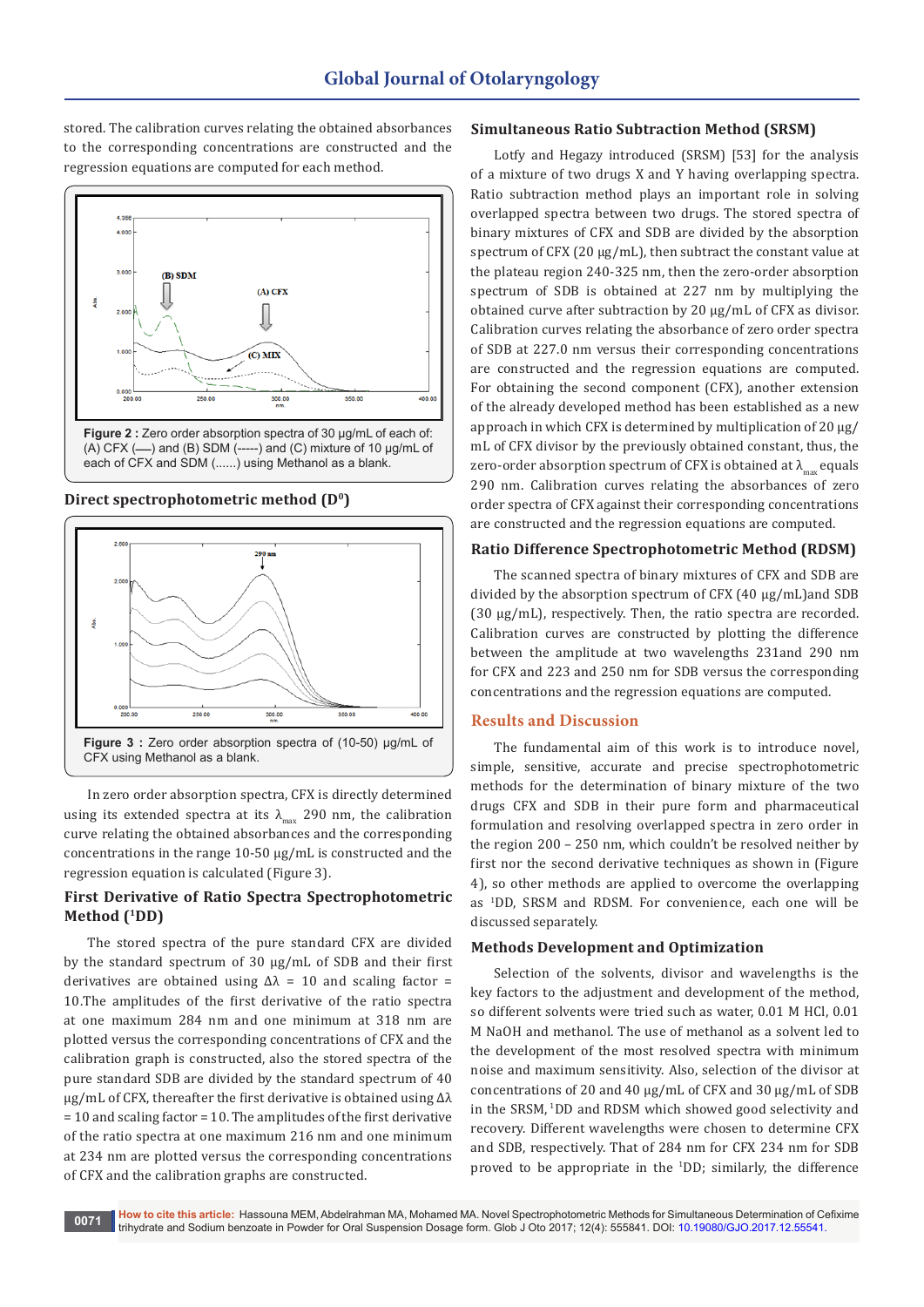between the amplitudes at two wavelengths 231,290 nm for CFX and 223, 250 nm for SDB are most suitable in the RDSM. Finally, 227 and 290 nm for CFX and SDB, respectively gave good selectivity in the SRSM concerning laboratory prepared mixtures.

## **First Derivative of Ratio Spectra Spectrophotometric Method**

Figure 4 shows the overlapped spectra between the binary mixture of CFX and SDB. It couldn't be resolved neither by first nor the second derivative techniques. However, the proposed method proved its capability for solving their overlapped

spectra as shown in Figures 5&6, where the stored spectra of the pure standard CFX are divided by the standard spectrum of 30 µg/mL of SDB and their first derivatives are obtained using Δλ = 10 and scaling factor = 10 and peak amplitudes are measured at 284 nm versus the corresponding concentrations of CFX and the calibration graphs are constructed. Also, the stored spectra of pure standard SDB are divided by the standard spectrum of 40 µg/mL of CFX and the peak amplitudes are measured at 234 nm against the corresponding concentrations of SDB and the calibration graphs are constructed.



**Figure 4:** UV spectra of 20 µg/mL of each of CFX(—) and SDM (- - -): (a) zero order spectra Dº, (b) 1st derivative spectra D<sup>1</sup>, (c) 2<sup>nd</sup> derivative spectra D<sup>2</sup>.



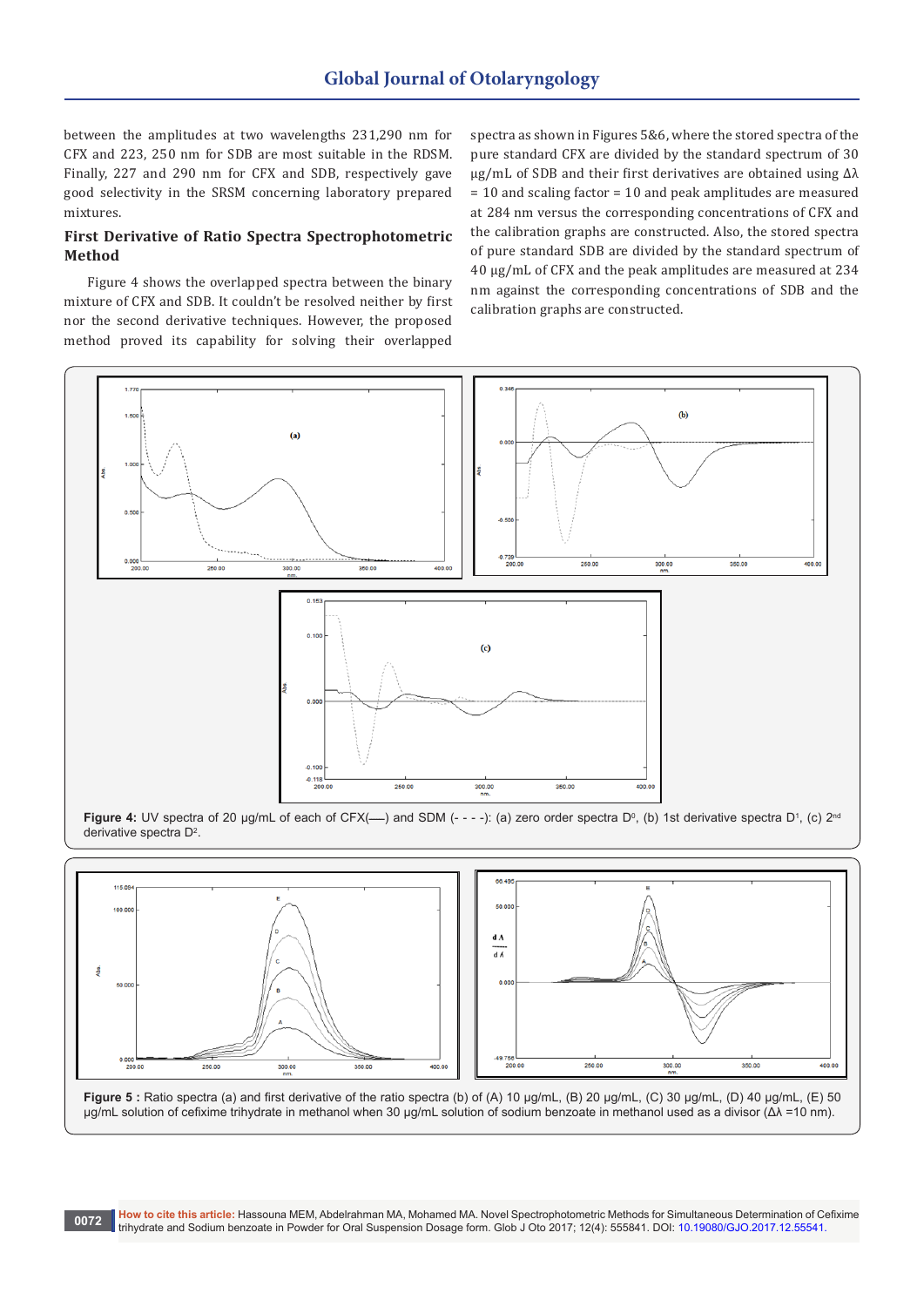

## **Simultaneous Ratio Subtraction Method**

This method is applied to solve the overlapping spectra between the constituents of the binary mixture CFX & SDB by dividing the spectrum of the mixture by a known concentration of CFX (20 µg/mL) as a divisor, subtract the constant value at the plateau region 240–325 nm then multiply the obtained spectrum by the divisor 20  $\mu$ g/mL of CFX. Thus, the zero-order absorption spectrum of SDB is obtained at 227 nm as shown in

Figure 7. Calibration curves relating the absorbances of zero order spectra of SDB at 227.0 nm versus their corresponding concentrations are constructed and the regression equations are computed. The original zero order spectrum of CFX is obtained at 290 nm after multiplication of the constant in the laboratory prepared mixture by the CFX (the divisor), (Figure 8).Calibration curves relating the absorbance of the zero order spectra of CFX versus their corresponding concentrations are constructed and the regression equations are, similarly, computed.

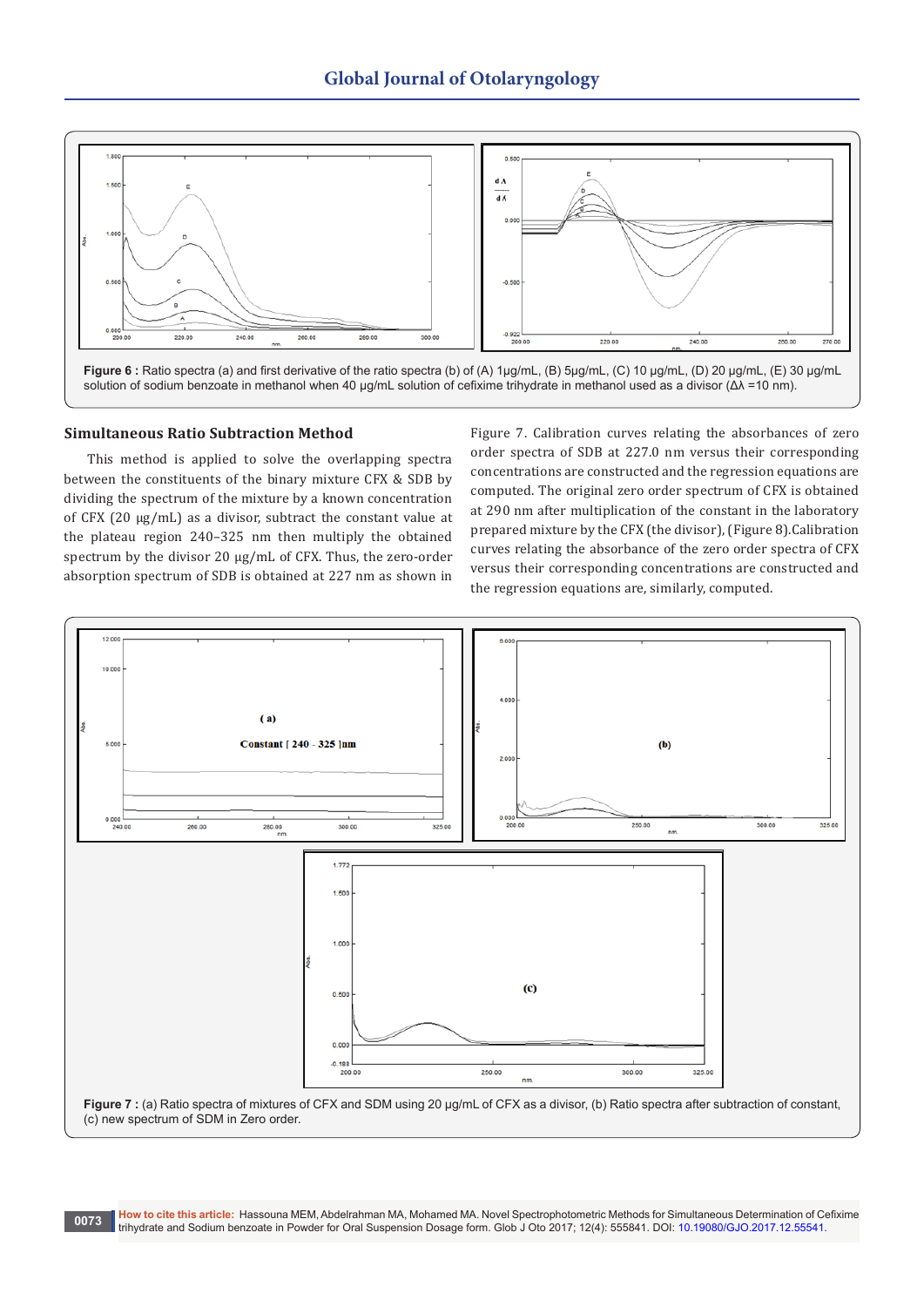



**Ratio Difference Spectrophotometric Method**

Two factors should be appropriately fulfilled during the application of RSDM, namely, the choice of the divisors and the two selected wavelengths; the selected divisor should be adjusted between the minimum noise and maximum sensitivity; the second is that each of the selected wavelengths has a contribution of the interfering substance. In the RSDM, the difference between the amplitudes at two points 223 -250 nm are selected for determination of SDB using the absorption spectrum of CFX (40 µg/mL)as a divisor, (Figure 9). Similarly, the difference between the amplitudes at two points 231& 290 nm are selected for the determination of CFX using the absorption spectrum of SDB (30 μg/mL) as a divisor, (Figure 10). Calibration curves are constructed by plotting the difference between the amplitudes at the two wavelengths 231,290 nm for CFX and 223, 250 nm for SDB versus the corresponding concentrations and the regression equations are computed.



# **Validation of the Analytical Method**

The method was validated, in accordance with ICH guidelines (ICH Q2R1), regarding linearity, precision, accuracy, selectivity, LOD and LOQ [56].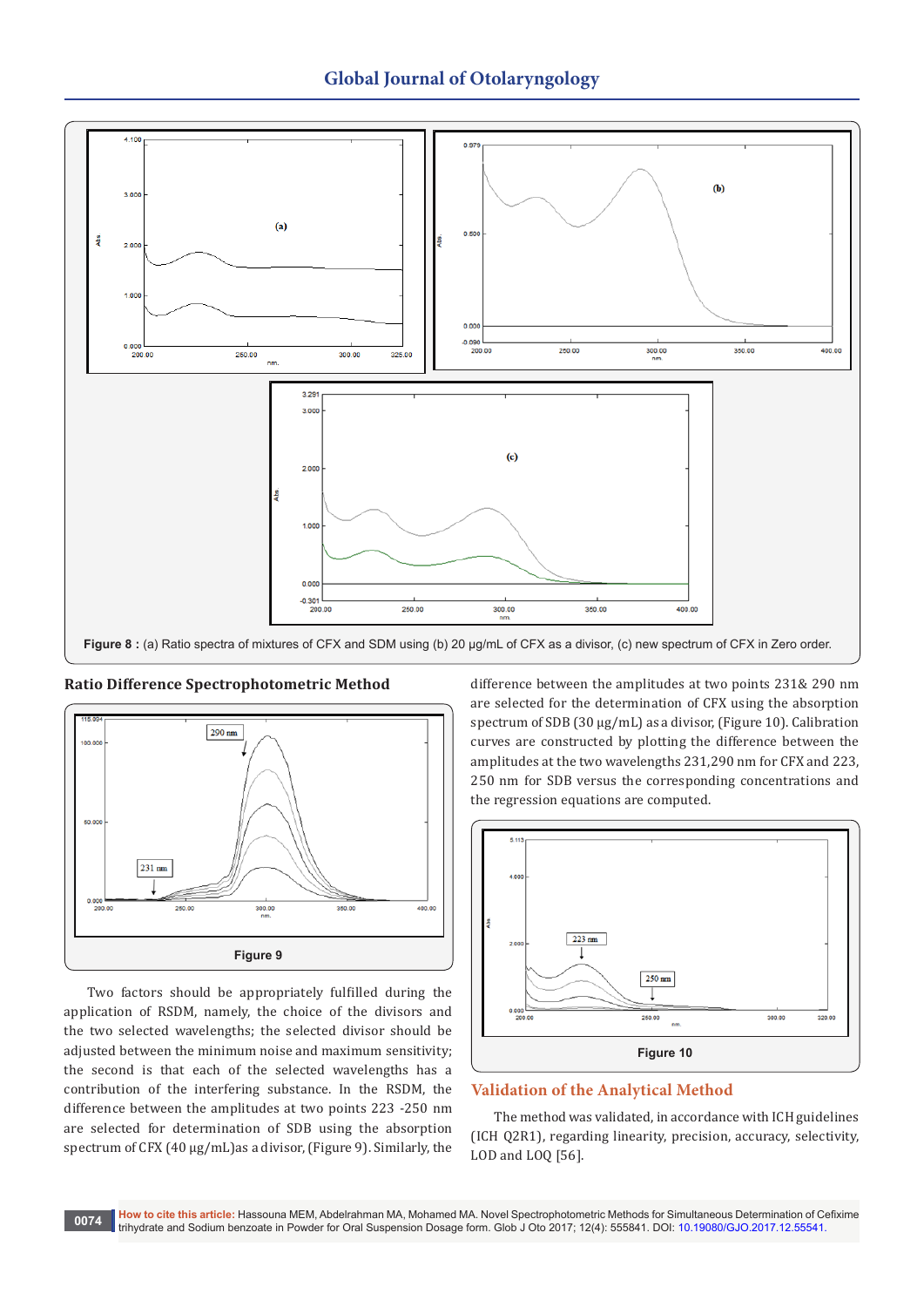## **Linearity and Range**

The linearity of the proposed methods is obtained in the concentration range (10.0-50.0 μg/mL) for CFX and (1.0 -30.0 μg/mL) for SDB. Calibration curves are composed by plotting the absorbance against the corresponding concentration. The obtained results of correlation coefficients, slope and intercept indicate the good linearity. Results are shown in Table1.

#### **Precision**

**Repeatability:** Expresses within-laboratories variations: The intraday RSD  $\%$  (n = 3), average of three concentrations (10, 20 and 30μg/mL) for each of CFX and SDB, respectively are repeated three times within the day. Good results are obtained as shown in Table 1.

**Intermediate precision:** The Interday RSD % (n = 3), average of three concentrations (10, 20 and 30μg/mL) for each of CFX and SDB, respectively are repeated three times in three successive days. Good results are obtained and presented in Table 1.

## **Detection and Quantitation limits**

These approaches are based on the Standard Deviation of the Response and the Slope. A specific calibration curve should be studied using samples containing an analyte in the range of LOD and LOQ. The residual standard deviation of a regression line or the standard deviation of y-intercepts of regression lines may be used as the standard deviation. LOD=3.3×σ /slope and LOQ =10×σ /slope, where  $σ =$  the standard deviation of the response (Table 1).

**Table 1:** Regression and validation parameters of the proposed methods for determination of CFX and SDM.

|                    | <b>SDM</b>          |                  |                    | <b>Parameter Method</b> |                   |                            |
|--------------------|---------------------|------------------|--------------------|-------------------------|-------------------|----------------------------|
| <b>SRSM 227 nm</b> | RDSM (250 - 223) nm | $1$ DD 234 nm    | <b>SRSM 290 nm</b> | RDSM (290 - 231) nm     | $1$ DD 284 nm     | <b>Wave lengths</b>        |
| $1 - 30$           | $1 - 30$            | $1 - 30$         | $10 - 50$          | $10 - 50$               | $10 - 50$         | range $(\mu g/mL)$         |
| 0.0637             | 0.0407              | 0.0288           | 0.0415             | 1.652                   | 1.117             | Slope                      |
| 0.0308             | 0.0203              | 0.0101           | 0.018              | 0.8488                  | 0.463             | Intercept                  |
| 0.9994             | 0.9994              | 0.9996           | 0.9998             | 0.9998                  | 0.9998            | Correlation<br>coefficient |
| 0.09               | 0.156               | 0.23             | 0.24               | 0.01                    | 0.01              | Repeatability              |
| $99.50 \pm 1.47$   | $99.71 \pm 1.36$    | $99.99 \pm 1.46$ | $100.03 \pm 1.42$  | $100.10 \pm 1.62$       | $100.10 \pm 1.48$ | Accuracy (Mean ±<br>RSD)   |
| 0.71               | 0.71                | 0.55             | 1.22               | 1.29                    | 1.17              | $LOD^a(\mu g/mL)$          |
| 2.16               | 2.16                | 1.66             | 3.7                | 3.93                    | 3.54              | $LOQ^a$ ( $\mu$ g/mL)      |
| 0.121              | 0.159               | 0.295            | 0.14               | 0.031                   | 0.003             | $*RSD\%$                   |
| 0.151              | 0.245               | 0.378            | 0.413              | 0.035                   | 0.017             | $*RSD\%c$                  |

a Limit of detection (3.3× σ /Slope) and limit of quantization (10× σ /Slope).

\*RSD%ʰ&\*RSD%∘:the intra-day and inter-day respectively (n = 3) relative standard deviation of concentrations (10, 20, 30μg/mL).

#### **Accuracy and recovery**

Accuracy of the proposed methods is calculated as the mean percentage recoveries of pure samples of the studied drugs. Accuracy is assessed using three different concentrations (10 & 20 & 30 μg/mL) for CFX and SDB, respectively within the linearity range (i.e. three concentrations and three replicates).

Concentrations are calculated from the corresponding regression equations. The mean % recoveries for CFX and SDB are between 98% and 102%. These data are shown in Table 1. Accuracy is further assessed by applying the standard addition technique to SUPRAX®100 mg/5mL POS (60mL), where good recoveries of the proposed methods are obtained, Table 2.

**Table 2:** Determination of CFX and SDM in their pharmaceutical formulation by the proposed methods and application of standard addition technique.

| <b>Standard addition</b> |                  |                             | Found% <sup>a</sup> Mean±RSD | Method                        | <b>Drug</b> | <b>Pharmaceutical formulation</b>                                               |  |  |
|--------------------------|------------------|-----------------------------|------------------------------|-------------------------------|-------------|---------------------------------------------------------------------------------|--|--|
| Recovery <sup>b</sup>    | Found $\mu$ g/mL | Added µg/<br>m <sub>L</sub> |                              | 1DD<br>284 nm                 | <b>CFX</b>  |                                                                                 |  |  |
| 100.7                    | 2.01             | 2                           | $102.02 \pm 0.28$            |                               |             | SUPRAX 100 mg/5mL POS (60 mL)<br>$CFX$ , 100 mg(claimed)<br>SDM,2.5 mg(claimed) |  |  |
| 101.33                   | 4.05             | 4                           |                              |                               |             |                                                                                 |  |  |
| 100.51                   | 8.04             | 8                           |                              |                               |             |                                                                                 |  |  |
| $100.85 \pm 0.42$        | Mean ±RSD        |                             |                              | <b>RDSM</b><br>(290 - 231) nm |             |                                                                                 |  |  |
| 98.52                    | 1.97             | 2                           | $99.97 \pm 0.60$             |                               |             |                                                                                 |  |  |
| 98.44                    | 3.94             | 4                           |                              |                               |             |                                                                                 |  |  |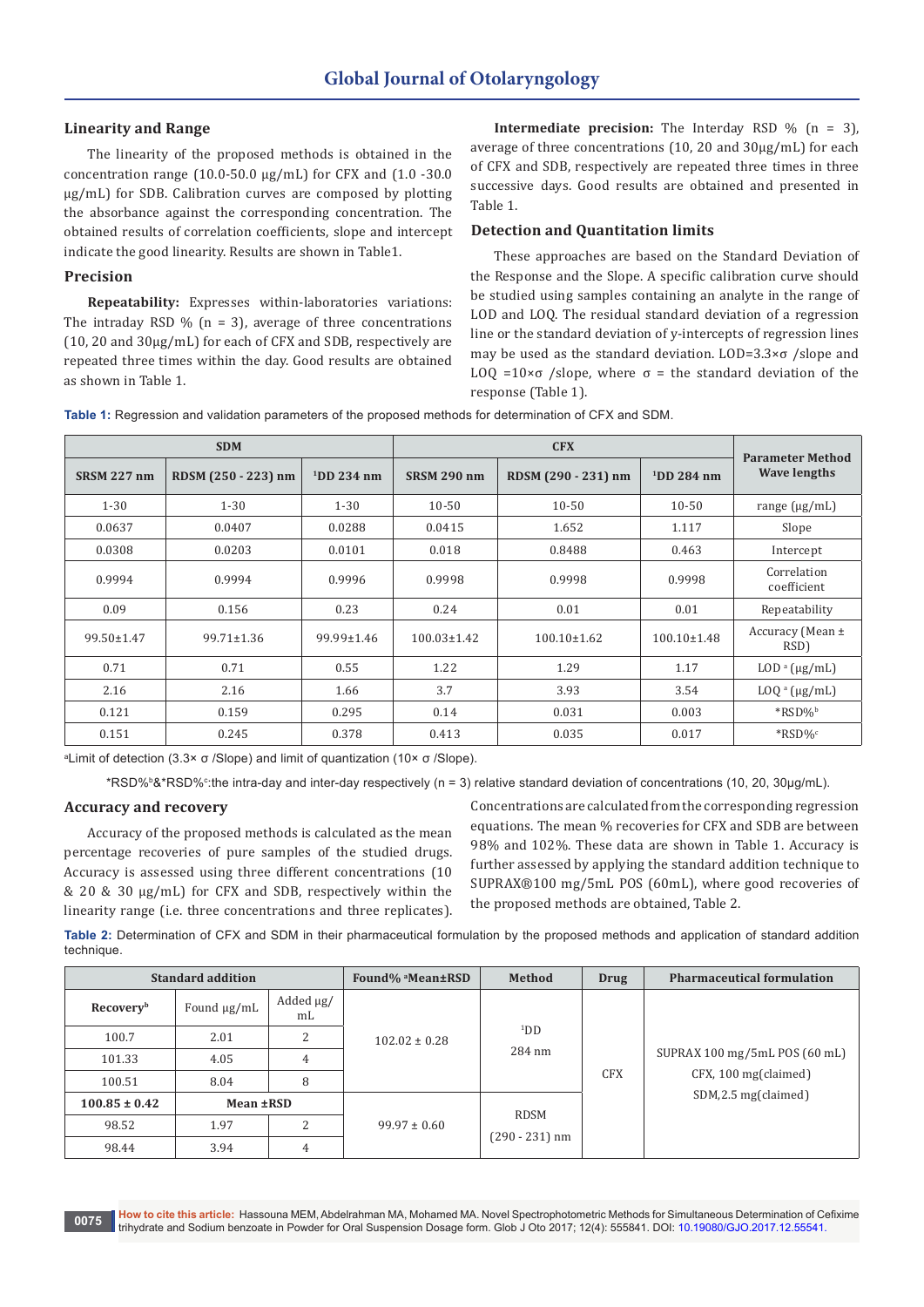# **Global Journal of Otolaryngology**

| 101.16            | 8.09      | 8  |                   |                  |     |
|-------------------|-----------|----|-------------------|------------------|-----|
| $99.37 \pm 1.56$  | Mean ±RSD |    |                   |                  |     |
| 100.82            | 2.02      | 2  |                   | SRSM             |     |
| 99.86             | 3.99      | 4  | $102.83 \pm 0.74$ | 290 nm           |     |
| 100.18            | 8.01      | 8  |                   |                  |     |
| $100.28 \pm 0.49$ | Mean ±RSD |    |                   |                  |     |
| 99.64             | 4.98      | 5  |                   | 1DD              |     |
| 99.24             | 9.92      | 10 | $99.45 \pm 1.03$  | 234 nm           |     |
| 99.68             | 14.95     | 15 |                   |                  |     |
| $99.52 \pm 0.24$  | Mean ±RSD |    |                   |                  |     |
| 100.66            | 5.03      | 5  | $99.57 \pm 0.93$  | RDSM             |     |
| 99.58             | 9.96      | 10 |                   | $(250 - 223)$ nm | SDM |
| 101.31            | 15.2      | 15 |                   |                  |     |
| $100.51 \pm 0.86$ | Mean ±RSD |    |                   |                  |     |
| 100.12            | 5.01      | 5  |                   | SRSM             |     |
| 98.87             | 9.89      | 10 | $99.61 \pm 0.31$  | 227 nm           |     |
| 100.09            | 15.01     | 15 |                   |                  |     |
| $99.69 \pm 0.72$  | Mean ±RSD |    |                   |                  |     |

a Average of 6 determinations.

b Average of 3 determinations

**Table 3:** Determination of CFX and SDM in laboratory prepared mixture by applying the proposed methods.

| <b>SDM</b>            |                                    |                           |                       | <b>CFX</b>                         |                           |                |          |            |
|-----------------------|------------------------------------|---------------------------|-----------------------|------------------------------------|---------------------------|----------------|----------|------------|
|                       |                                    | $Added(\mu g)$            | $Added(\mu g)$        | <b>Ratio of CFX:</b>               |                           |                |          |            |
| <b>SRSM</b><br>227 nm | <b>RDSM</b><br>$(250 - 223)$<br>nm | 1 <sub>DD</sub><br>234 nm | <b>SRSM</b><br>290 nm | <b>RDSM</b><br>$(290 - 231)$<br>nm | 1 <sub>DD</sub><br>284 nm | mL) SDM        | mL) CFXs | <b>SDM</b> |
| 99.54                 | 101.41                             | 101.82                    | 101.78                | 101.52                             | 100.75                    | 30             | 30       | 1:01       |
| 98.32                 | 98.67                              | 99.27                     | 100.09                | 100.55                             | 99.45                     | 10             | 20       | 2:01       |
| 99.58                 | 99.23                              | 100.55                    | 101.09                | 101.33                             | 100.29                    | 15             | 45       | 3:01       |
| 99.82                 | 98.39                              | 101.83                    | 98.89                 | 98.54                              | 101.7                     | 20             | 15       | 3:04       |
| 100.46                | 98.57                              | 100.97                    | 101.3                 | 98.87                              | 101.38                    | 3              | 10       | 10:03      |
| 98.61                 | 98.48                              | 100.13                    | 100.34                | 99.34                              | 98.83                     | 5              | 40       | 8:01       |
| 98.63                 | 99.16                              | 100.12                    | 100.58                | 101.92                             | 99.67                     | 10             | 50       | 5:01       |
| $99.28 \pm 0.78$      | $99.13 \pm 1.06$                   | $100.66 \pm$<br>0.93      | $100.58 \pm 0.94$     | $100.30 \pm$<br>1.37               | $100.29 \pm$<br>1.04      | $Mean \pm RSD$ |          |            |

\*Average of three determinations

#### **Selectivity**

The selectivity of the laboratory prepared mixture containing both drugs in different ratios is determined within the linearity range. The proposed methods are assessed by analysis of laboratory prepared mixtures containing different ratios of CFX and SDB which gave good accuracy and recovery for CFX and SDB as shown in Table 3.

#### **Statistical analysis**

The results obtained for analysis of CFX and SDB by the proposed methods are statistically compared with those obtained

by official [5] and the HPLC methods [55] for the simultaneous determination of both drugs in a mixture. The results showed no significant differences among the proposed spectrophotometric methods and the reference methods as presented in Table 4. In order to compare the ability of the proposed methods for the simultaneous determination of CFX and SDB, their results versus those obtained by applying the official [5] and the reported [54] methods are subjected to statistical analysis using one way ANOVA test. Results of ANOVA analysis showed that no significant differences among the proposed spectrophotometric methods and compared ones as presented in Table 5.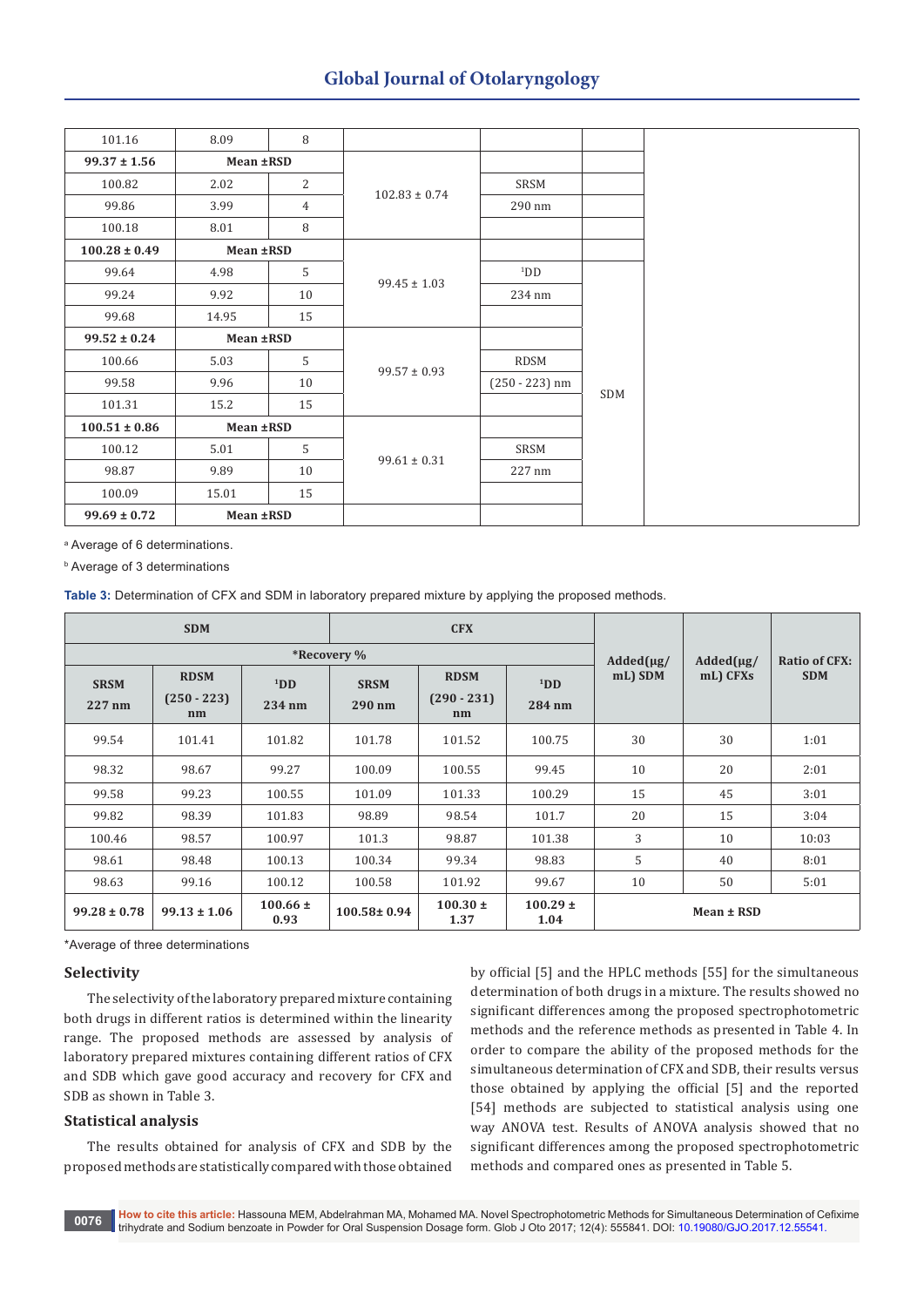**Table 4:** Statistical comparison among the results obtained by applying the proposed methods and those obtained by the official and the reported methods for the analysis of the pure form of CFX and SDB in their dosage form.

|                                             |                       | Cefixime (CFX)                |               |                                           |                       |                                  |                |                      |
|---------------------------------------------|-----------------------|-------------------------------|---------------|-------------------------------------------|-----------------------|----------------------------------|----------------|----------------------|
| <b>Official</b><br>Method $\frac{b}{5}$ [5] | <b>SRSM 290</b><br>nm | <b>RDSM (290 -</b><br>231) nm | $1$ DD 284 nm | Reported<br>Method <sup>a</sup><br>$[55]$ | <b>SRSM 227</b><br>nm | <b>RDSM (250 -</b><br>$223$ ) nm | $11$ DD 234 nm | <b>Parameter</b>     |
| 103.46                                      | 102.83                | 99.97                         | 102.01        | 99.9                                      | 98.56                 | 99.57                            | 99.45          | Mean                 |
| 0.677                                       | 0.459                 | 0.599                         | 0.29          | 0.409                                     | 1.044                 | 0.93                             | 1.028          | <b>SD</b>            |
| 0.458                                       | 0.58                  | 0.358                         | 0.084         | 0.168                                     | 1.091                 | 0.866                            | 1.056          | Variance             |
| 6                                           | 6                     | 6                             | 6             | 6                                         | 6                     | 6                                | 6              | N                    |
| $\overline{\phantom{a}}$                    | 0.02                  | 0.115                         | 0.05          | $\overline{\phantom{0}}$                  | 0.037                 | 0.005                            | 0.008          | t-test *             |
| $\overline{\phantom{0}}$                    | 1.014                 | 1.071                         | 1.024         | $\overline{\phantom{0}}$                  | 1.039                 | 1.015                            | 1.019          | F-value <sup>*</sup> |

The values in parenthesis are corresponding to the theoretical values of t and  $F$  ( $p = 0.05$ ).

**Table 5:** One way ANOVA testing for the different proposed and the reported methods for the analysis of the pure form of CFX and SDB in their dosage form.

| <b>F-Critical</b> | P-value | F-value* | <b>Mean square</b> | <b>Sum of Squares</b> | Degree of<br>Freedom | Source of<br><b>Variation</b> |  |  |
|-------------------|---------|----------|--------------------|-----------------------|----------------------|-------------------------------|--|--|
|                   |         |          |                    |                       |                      |                               |  |  |
| 3.238             | 0.92    | 0.161    | 0.138              | 0.416                 | 3                    | Between columns               |  |  |
|                   |         |          | 0.861              | 13.788                | 16                   | Within columns                |  |  |
|                   |         |          |                    | 14.205                | 19                   | Total                         |  |  |
|                   |         |          |                    |                       |                      |                               |  |  |
|                   |         |          | <b>SDB</b>         |                       |                      |                               |  |  |
| 3.238             | 0.328   | 1.238    |                    | 3.02                  | 3                    | Between columns               |  |  |
|                   |         |          | 0.813              | 13.01                 | 16                   | Within columns                |  |  |
|                   |         |          |                    | 16.03                 | 19                   | Total                         |  |  |

\* There was no significant difference between the methods using one-way ANOVA at p < 0.05.

## **Conclusion**

Novel, simple, precise and accurate spectrophotometric methods are performed for the simultaneous determination of binary mixture of CFX and SDB in pure and dosage form. Distinct features of the proposed methods are that being of low cost, rapid and neither require sophisticated instruments nor special software; also, could be easily applied for the routine analysis of the drugs either in their pure bulk powders and in dosage form in quality control laboratories.

# **Acknowledgement:**

The authors are thankful to the Publishers of the Global Journal of Otolaryngology for the provided publication gift.

#### **References**

- 1. British Pharmacopoeia, Stationary Office, Medicines and Healthcare Products Regulatory Agency, London, Vol. II, 2017. European Pharmacopeia (9<sup>th</sup> edn) 2017.
- 2. [Sweetman SC, \(2011\) Martindale: The Complete Drug Reference \(37](https://www.ncbi.nlm.nih.gov/pmc/articles/PMC3257481/)<sup>th</sup> [Edn\), The Pharmaceutical Press, London.](https://www.ncbi.nlm.nih.gov/pmc/articles/PMC3257481/)
- 3. Raymond C Rowe, Paul J Sheskey, Marian E Quinn (2012) Handbook of Pharmaceutical Excipients 7<sup>th</sup> edn. Pharmaceutical Press, London, UK.
- 4. The United States Pharmacopoeia, 38th Revision, NF 33, The United States Pharmacopoeia Convention Inc., June 1, 2015
- 5. [Shah V, Raj H \(2012\) Development and Validation of Derivative](http://ijpsr.com/bft-article/development-and-validation-of-derivative-spectroscopic-method-for-simultaneous-estimation-of-cefixime-trihydrate-and-azithromycin-dihydrate-in-combined-dosage-form/?view=fulltext)  [Spectroscopic Method for Simultaneous Estimation of Cefixime](http://ijpsr.com/bft-article/development-and-validation-of-derivative-spectroscopic-method-for-simultaneous-estimation-of-cefixime-trihydrate-and-azithromycin-dihydrate-in-combined-dosage-form/?view=fulltext)  [Trihydrate and Azithromycin Dihydrate in Combined Dosage Form.](http://ijpsr.com/bft-article/development-and-validation-of-derivative-spectroscopic-method-for-simultaneous-estimation-of-cefixime-trihydrate-and-azithromycin-dihydrate-in-combined-dosage-form/?view=fulltext)  [International Journal of Pharmaceutical Sciences and Research 3\(3\):](http://ijpsr.com/bft-article/development-and-validation-of-derivative-spectroscopic-method-for-simultaneous-estimation-of-cefixime-trihydrate-and-azithromycin-dihydrate-in-combined-dosage-form/?view=fulltext)  [14-25.](http://ijpsr.com/bft-article/development-and-validation-of-derivative-spectroscopic-method-for-simultaneous-estimation-of-cefixime-trihydrate-and-azithromycin-dihydrate-in-combined-dosage-form/?view=fulltext)
- 6. Sutar SV, Sancheti H, [Patil SS \(2013\) Spectrophotometric Method for](http://serialsjournals.com/serialjournalmanager/pdf/1374313607.pdf)  [Cefixime Trihydrate by Using Hydrotropic Agent. International Science](http://serialsjournals.com/serialjournalmanager/pdf/1374313607.pdf)  [Press, India 6 \(2\):80-85.](http://serialsjournals.com/serialjournalmanager/pdf/1374313607.pdf)
- 7. [Maheshwari RK, Kinariwala M, Saxena M, Gahlot M, Chaki R, et al.](https://www.researchgate.net/publication/287766354_Spectrophotometric_analysis_of_cefixime_trihydrate_tablets_using_metformin_hydrochloride_as_hydrotropic_solubilizing_agent)  [\(2008\) Spectrophotometric Analysis of Cefixime Trihydrate Tablets](https://www.researchgate.net/publication/287766354_Spectrophotometric_analysis_of_cefixime_trihydrate_tablets_using_metformin_hydrochloride_as_hydrotropic_solubilizing_agent)  [using Metformin Hydrochloride as Hydrotropic Solubilizing Agent.](https://www.researchgate.net/publication/287766354_Spectrophotometric_analysis_of_cefixime_trihydrate_tablets_using_metformin_hydrochloride_as_hydrotropic_solubilizing_agent)  [Asian Journal of Chemistry 20\(8\): 6047-6050.](https://www.researchgate.net/publication/287766354_Spectrophotometric_analysis_of_cefixime_trihydrate_tablets_using_metformin_hydrochloride_as_hydrotropic_solubilizing_agent)
- 8. [Ethiraj T, Ramadoss R, Amudha M \(2012\) Sensitive spectroscopic](https://www.researchgate.net/publication/307725383_Sensitive_spectroscopic_method_for_content_analysis_of_cefixime_in_solid_dosage_form_using_hydrotropy_phenomenon)  [method for content analysis of cefixime in solid dosage form using](https://www.researchgate.net/publication/307725383_Sensitive_spectroscopic_method_for_content_analysis_of_cefixime_in_solid_dosage_form_using_hydrotropy_phenomenon)  [hydrotropy phenomenon. Chronicles of Young Scientists 3\(4\): 299-](https://www.researchgate.net/publication/307725383_Sensitive_spectroscopic_method_for_content_analysis_of_cefixime_in_solid_dosage_form_using_hydrotropy_phenomenon) [303.](https://www.researchgate.net/publication/307725383_Sensitive_spectroscopic_method_for_content_analysis_of_cefixime_in_solid_dosage_form_using_hydrotropy_phenomenon)
- 9. [Azmi SNH, Iqbal B, Al Mamari JK, Al Hattali KA, Al Hadhrami WN](http://waset.org/publications/9999645/method-development-and-validation-for-the-determination-of-cefixime-in-pure-and-commercial-dosage-forms-by-specrophotometry)  [\(2014\) Method Development and Validation for the Determination of](http://waset.org/publications/9999645/method-development-and-validation-for-the-determination-of-cefixime-in-pure-and-commercial-dosage-forms-by-specrophotometry)  [Cefixime in Pure and Commercial Dosage Forms by Specrophotometry.](http://waset.org/publications/9999645/method-development-and-validation-for-the-determination-of-cefixime-in-pure-and-commercial-dosage-forms-by-specrophotometry)  [International Journal of Chemical, Molecular, Nuclear, Materials and](http://waset.org/publications/9999645/method-development-and-validation-for-the-determination-of-cefixime-in-pure-and-commercial-dosage-forms-by-specrophotometry)  [Metallurgical Engineering 8\(6\): 595-601.](http://waset.org/publications/9999645/method-development-and-validation-for-the-determination-of-cefixime-in-pure-and-commercial-dosage-forms-by-specrophotometry)
- 10. [Kumar A, Kishore L, Nair A, Kaur N \(2011\) Kinetic spectrophotometric](http://www.derpharmachemica.com/pharma-chemica/kinetic-spectrophotometric-method-for-the-estimation-of-cefixime-in-pharmaceutical-formulations.pdf)  [method for the estimation of cefixime in pharmaceutical formulations.](http://www.derpharmachemica.com/pharma-chemica/kinetic-spectrophotometric-method-for-the-estimation-of-cefixime-in-pharmaceutical-formulations.pdf)  [Der Pharma Chemica 3\(4\): 279-291.](http://www.derpharmachemica.com/pharma-chemica/kinetic-spectrophotometric-method-for-the-estimation-of-cefixime-in-pharmaceutical-formulations.pdf)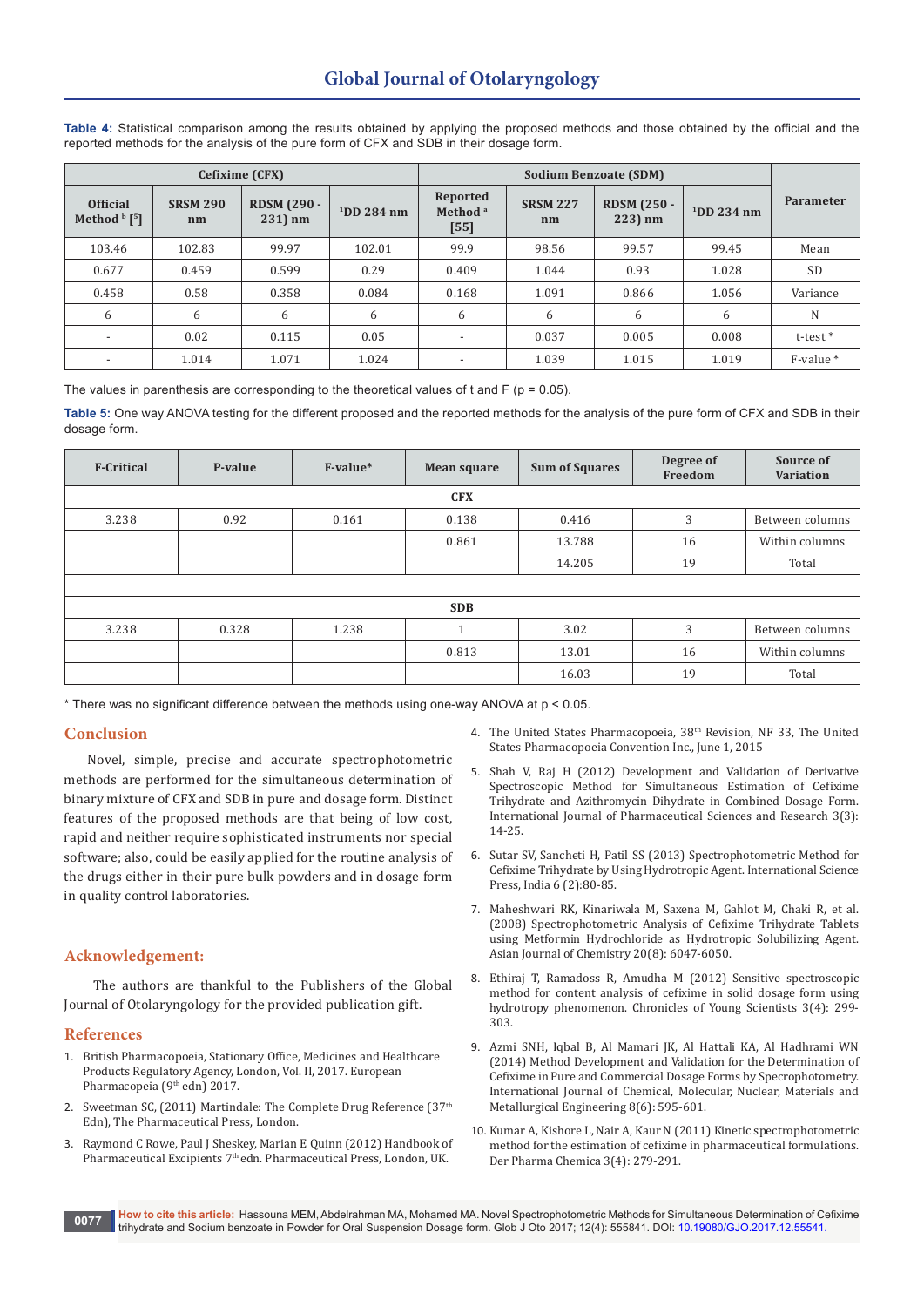- 11. [Patel SA, Patel JV \(2013\) Spectrophotometric method for simultaneous](http://www.irjponline.com/admin/php/uploads/1588_pdf.pdf)  [estimation of cefixime trihydrate and linezolid in tablet dosage form.](http://www.irjponline.com/admin/php/uploads/1588_pdf.pdf)  [IRJP 4\(1\):161-164.](http://www.irjponline.com/admin/php/uploads/1588_pdf.pdf)
- 12. [Pekamwar SS, Kalyankar TM, Tambe BV, Wadher SJ \(2015\) Validated](http://japsonline.com/admin/php/uploads/1410_pdf.pdf)  [UV-Visible Spectrophotometric method for simultaneous estimation of](http://japsonline.com/admin/php/uploads/1410_pdf.pdf)  [Cefixime and Moxifloxacin in Pharmaceutical Dosage Form. Journal of](http://japsonline.com/admin/php/uploads/1410_pdf.pdf)  [Applied Pharmaceutical Science 5 \(01\): 037-041.](http://japsonline.com/admin/php/uploads/1410_pdf.pdf)
- 13. [Attimarad M, Al Dhubiab BE, Alhaider IA, Nair AB, Sree HN \(2012\)](https://ccj.springeropen.com/articles/10.1186/1752-153X-6-105)  [Simultaneous determination of moxifloxacin and cefixime by first and](https://ccj.springeropen.com/articles/10.1186/1752-153X-6-105)  [ratio first derivative ultraviolet spectrophotometry. Chemistry Central](https://ccj.springeropen.com/articles/10.1186/1752-153X-6-105)  [Journal](https://ccj.springeropen.com/articles/10.1186/1752-153X-6-105) 6(1):105-112.
- 14. [Md Ahasan Ullah Nayon, Jeb Un Nesa, Md Nasir Uddin, Md Shah](http://www.alliedacademies.org/articles/development-and-validation-of-uv-spectrometric-method-for-the-determination-of-cefixime-trihydrate-in-bulk-and-pharmaceutical-form.pdf)  [Amran, Umme Bushra \(2013\) Development and validation of UV](http://www.alliedacademies.org/articles/development-and-validation-of-uv-spectrometric-method-for-the-determination-of-cefixime-trihydrate-in-bulk-and-pharmaceutical-form.pdf)  [Spectrometric Method for the Determination of Cefixime trihydrate](http://www.alliedacademies.org/articles/development-and-validation-of-uv-spectrometric-method-for-the-determination-of-cefixime-trihydrate-in-bulk-and-pharmaceutical-form.pdf)  [in Bulk and Pharmaceutical Formulation. Asian Journal of Biomedical](http://www.alliedacademies.org/articles/development-and-validation-of-uv-spectrometric-method-for-the-determination-of-cefixime-trihydrate-in-bulk-and-pharmaceutical-form.pdf)  [and Pharmaceutical Sciences 3\(22\): 1-5.](http://www.alliedacademies.org/articles/development-and-validation-of-uv-spectrometric-method-for-the-determination-of-cefixime-trihydrate-in-bulk-and-pharmaceutical-form.pdf)
- 15. [Anees MI, Baig MS, Tathe A \(2015\) Determination Of Cefixime And](https://www.google.co.in/url?sa=t&rct=j&q=&esrc=s&source=web&cd=1&ved=0ahUKEwiHhuPN7pfYAhWINo8KHfp0BLsQFggmMAA&url=http%3A%2F%2Fwjpps.com%2Fdownload%2Farticle%2F1425133838.pdf&usg=AOvVaw23kfAdlN0epm6-utHMPT8S)  [Moxifloxacin In Pharmaceutical Dosage Form By Simultaneous](https://www.google.co.in/url?sa=t&rct=j&q=&esrc=s&source=web&cd=1&ved=0ahUKEwiHhuPN7pfYAhWINo8KHfp0BLsQFggmMAA&url=http%3A%2F%2Fwjpps.com%2Fdownload%2Farticle%2F1425133838.pdf&usg=AOvVaw23kfAdlN0epm6-utHMPT8S)  [Equation And Area Under Curve UV-Spectrophotometric Method.](https://www.google.co.in/url?sa=t&rct=j&q=&esrc=s&source=web&cd=1&ved=0ahUKEwiHhuPN7pfYAhWINo8KHfp0BLsQFggmMAA&url=http%3A%2F%2Fwjpps.com%2Fdownload%2Farticle%2F1425133838.pdf&usg=AOvVaw23kfAdlN0epm6-utHMPT8S)  [World Journal of Pharmacy and Pharmaceutical Sciences 4\(3\): 1172-](https://www.google.co.in/url?sa=t&rct=j&q=&esrc=s&source=web&cd=1&ved=0ahUKEwiHhuPN7pfYAhWINo8KHfp0BLsQFggmMAA&url=http%3A%2F%2Fwjpps.com%2Fdownload%2Farticle%2F1425133838.pdf&usg=AOvVaw23kfAdlN0epm6-utHMPT8S) [1179.](https://www.google.co.in/url?sa=t&rct=j&q=&esrc=s&source=web&cd=1&ved=0ahUKEwiHhuPN7pfYAhWINo8KHfp0BLsQFggmMAA&url=http%3A%2F%2Fwjpps.com%2Fdownload%2Farticle%2F1425133838.pdf&usg=AOvVaw23kfAdlN0epm6-utHMPT8S)
- 16. Ramadan A, Mandil H, Dahhan M (2013) UV-Vis Spectrophotometric Study for Determination of Cefixime In Pure Form and In Pharmaceuticals Through Complexation with Cu(II) Using Acetate– Noah Buffer in Water: Methanol. Int J Pharm PharmSci 5(1): 428-433.
- 17. [Shah SR, Pradhan P, Dey S \(2013\) Quantitative Estimation Of](http://sphinxsai.com/2013/janmar/pharmpdf/PT=28(198-204)JM13.pdf)  [Cefixime And Moxifloxacin In Pharmaceutical Preparation By UV](http://sphinxsai.com/2013/janmar/pharmpdf/PT=28(198-204)JM13.pdf)  [Spectrophotometric Method. International Journal of PharmTech](http://sphinxsai.com/2013/janmar/pharmpdf/PT=28(198-204)JM13.pdf)  [Research 5\(1\): 198-204.](http://sphinxsai.com/2013/janmar/pharmpdf/PT=28(198-204)JM13.pdf)
- 18. [Kumar R, Singh P, Singh H \(2011\) Development of Colorimetric](http://www.ijppsjournal.com/Vol3Suppl2/1171.pdf)  [Method for the Analysis of Pharmaceutical Formulation Containing](http://www.ijppsjournal.com/Vol3Suppl2/1171.pdf)  [both Ofloxacin and Cefixime. International Journal of Pharmacy and](http://www.ijppsjournal.com/Vol3Suppl2/1171.pdf)  [Pharmaceutical Sciences 3\(2\): 178-179.](http://www.ijppsjournal.com/Vol3Suppl2/1171.pdf)
- 19. [Khandagle KS, Gandhi SV, Deshpande PB, Kale AN, Deshmukh PR](http://www.jocpr.com/articles/high-performance-thin-layer-chromatographic-determination-of-cefixime-and-ofloxacin-in-combined-tablet-dosage-form.pdf)  [\(2010\) High Performance Thin Layer Chromatographic determination](http://www.jocpr.com/articles/high-performance-thin-layer-chromatographic-determination-of-cefixime-and-ofloxacin-in-combined-tablet-dosage-form.pdf)  [of Cefixime and Ofloxacin in combined tablet dosage form. Journal of](http://www.jocpr.com/articles/high-performance-thin-layer-chromatographic-determination-of-cefixime-and-ofloxacin-in-combined-tablet-dosage-form.pdf)  [Chemical and Pharmaceutical Research. 2\(5\): 92-96.](http://www.jocpr.com/articles/high-performance-thin-layer-chromatographic-determination-of-cefixime-and-ofloxacin-in-combined-tablet-dosage-form.pdf)
- 20. [Deshpande](http://www.ncbi.nlm.nih.gov/pubmed/?term=Rezk%20MR%5BAuthor%5D&cauthor=true&cauthor_uid=27232152) MM, Kasture VS, Gosavi SA (2010) Application of HPLC and HPTLC for the Simultaneous Determination of Cefixime Trihydrate and Ambroxol Hydrochloride in Pharmaceutical Dosage Form. Eurasian Journal of Analytical Chemistry 5(3): 227-238.
- 21. [Dhoka MV, Gawande VT, Joshi PP \(2013\) Validated HPTLC Method](http://citeseerx.ist.psu.edu/viewdoc/download?doi=10.1.1.1000.7673&rep=rep1&type=pdf)  [for Determination of Cefixime Trihydrate and Erdosteine in Bulk and](http://citeseerx.ist.psu.edu/viewdoc/download?doi=10.1.1.1000.7673&rep=rep1&type=pdf)  [combined Pharmaceutical Dosage Form. Eurasian J Anal Chem 8\(3\):](http://citeseerx.ist.psu.edu/viewdoc/download?doi=10.1.1.1000.7673&rep=rep1&type=pdf)  [99-106.](http://citeseerx.ist.psu.edu/viewdoc/download?doi=10.1.1.1000.7673&rep=rep1&type=pdf)
- 22. [Rao J, Sethy K, Yadav S \(2011\) Validated Hptlc Method for](https://www.researchgate.net/publication/265988681_Validated_HPTLC_method_for_Simultaneous_quantitation_of_Cefixime_and_ofloxacin_in_Bulk_drug_and_in_Pharmaceutical_formulation)  [Simultaneous Quantitation of Cefixime and Ofloxacin in Bulk Drug and](https://www.researchgate.net/publication/265988681_Validated_HPTLC_method_for_Simultaneous_quantitation_of_Cefixime_and_ofloxacin_in_Bulk_drug_and_in_Pharmaceutical_formulation)  [in Pharmaceutical Formulation. Pharmacie Globale \(IJCP\) 4\(05\).](https://www.researchgate.net/publication/265988681_Validated_HPTLC_method_for_Simultaneous_quantitation_of_Cefixime_and_ofloxacin_in_Bulk_drug_and_in_Pharmaceutical_formulation)
- 23. [Honda S, Taga A, Kakehi K, Koda S, Okamoto Y \(1992\) Determination](http://www.sciencedirect.com/science/article/pii/002196739285400N)  [of cefixime and its metabolises by high-performance capillary](http://www.sciencedirect.com/science/article/pii/002196739285400N)  [electrophoresis. Journal of Chromatography A 590\(2\): 364-368.](http://www.sciencedirect.com/science/article/pii/002196739285400N)
- 24. [Jain R, Gupta VK, Jadon N, Radhapyari K \(2010\) Voltammetric](https://www.sciencedirect.com/science/article/pii/S0003269710004756)  [determination of cefixime in pharmaceuticals and biological fluids.](https://www.sciencedirect.com/science/article/pii/S0003269710004756)  [Analytical Biochemistry 407\(1\): 79-88.](https://www.sciencedirect.com/science/article/pii/S0003269710004756)
- 25. [Alnajjar AO \(2013\) Simultaneous Determination of Ofloxacin and](http://www.tandfonline.com/doi/abs/10.1080/10826076.2012.725691)  [Cefixime in Tablet Formulation using Capillary Electrophoresis. Journal](http://www.tandfonline.com/doi/abs/10.1080/10826076.2012.725691)  [of Liquid Chromatography & Related Technologies 36\(19\): 2687-2697.](http://www.tandfonline.com/doi/abs/10.1080/10826076.2012.725691)
- 26. [Bhinge SD, Malipatil SM \(2016\) Development and validation of](http://www.sciencedirect.com/science/article/pii/S1658365515001612)  [stability indicating method for simultaneous estimation of cefixime](http://www.sciencedirect.com/science/article/pii/S1658365515001612)  [and dicloxacillin using RP-HPLC method. Journal of Taibah University](http://www.sciencedirect.com/science/article/pii/S1658365515001612)  [for Science 10\(5\): 734-744.](http://www.sciencedirect.com/science/article/pii/S1658365515001612)
- 27. [Adam EHK, Saeed AEM, Barakat IE \(2012\) Development and](http://ijpsr.com/bft-article/development-and-validation-of-a-high-performance-liquid-chromatography-method-for-determination-of-cefixime-trihydrate-and-its-degraded-products-formed-under-stress-condition-of-uv-light/)  [Validation of a High-Performance Liquid Chromatography Method](http://ijpsr.com/bft-article/development-and-validation-of-a-high-performance-liquid-chromatography-method-for-determination-of-cefixime-trihydrate-and-its-degraded-products-formed-under-stress-condition-of-uv-light/)  [for Determination of Cefixime Trihydrate and its Degraded Products](http://ijpsr.com/bft-article/development-and-validation-of-a-high-performance-liquid-chromatography-method-for-determination-of-cefixime-trihydrate-and-its-degraded-products-formed-under-stress-condition-of-uv-light/)  [Formed under Stress Condition of UV Light. IJPSR 3\(2\): 469-473.](http://ijpsr.com/bft-article/development-and-validation-of-a-high-performance-liquid-chromatography-method-for-determination-of-cefixime-trihydrate-and-its-degraded-products-formed-under-stress-condition-of-uv-light/)
- 28. [Sai krishna K, Akula G, Pandey VP, Sreedevi K, Bhupathi S, et al. \(2010\)](https://www.researchgate.net/publication/284814058_Validation_of_reversed-phase_hplc_method_for_the_estimation_of_cefixime_in_cefixime_oral_suspension)  [Validation of Reversed - Phase Hplc Method for The Estimation of](https://www.researchgate.net/publication/284814058_Validation_of_reversed-phase_hplc_method_for_the_estimation_of_cefixime_in_cefixime_oral_suspension)  [Cefixime In Cefixime Oral Suspension. IJPT 2\(2 \): 385-395.](https://www.researchgate.net/publication/284814058_Validation_of_reversed-phase_hplc_method_for_the_estimation_of_cefixime_in_cefixime_oral_suspension)
- 29. [Khandagle KS, Gandhi SV, Deshpande PB, Gaikwad NV \(2011\) A](http://www.ijppsjournal.com/Vol3Issue1/920.pdf)  [Simple and Sensitive RP-HPLC Method for Simultaneous Estimation of](http://www.ijppsjournal.com/Vol3Issue1/920.pdf)  [Cefixime And Ofloxacin In Combined Tablet Dosage Form. International](http://www.ijppsjournal.com/Vol3Issue1/920.pdf)  [Journal of Pharmacy and Pharmaceutical Sciences 3\(1\): 3\(1\):46–84.](http://www.ijppsjournal.com/Vol3Issue1/920.pdf)
- 30. [Hariprasad T, Gurumoorthy P, Ali JN \(2014\) Analytical Method](https://www.researchgate.net/publication/265844156_Analytical_Method_Development_and_Validation_of_Cefixime_Oral_Suspension_by_RP-HPLC_as_Per_ICH_USP_Guidelines)  [Development and Validation of Cefixime Oral Suspension by RP-HPLC](https://www.researchgate.net/publication/265844156_Analytical_Method_Development_and_Validation_of_Cefixime_Oral_Suspension_by_RP-HPLC_as_Per_ICH_USP_Guidelines)  [as Per ICH/USP Guidelines. IJIPBART 1\(1\): 47-58.](https://www.researchgate.net/publication/265844156_Analytical_Method_Development_and_Validation_of_Cefixime_Oral_Suspension_by_RP-HPLC_as_Per_ICH_USP_Guidelines)
- 31. [Rathinavel G, Mukherjee PB, Valarmathy J, Samueljoshua L, Ganesh](https://www.hindawi.com/journals/jchem/2008/152390/abs/)  [M, et al. \(2008\) A Validated RP – HPLC Method for Simultaneous](https://www.hindawi.com/journals/jchem/2008/152390/abs/)  [Estimation of Cefixime and Cloxacillin in Tablets. E-Journal of](https://www.hindawi.com/journals/jchem/2008/152390/abs/)  [Chemistry 5\(3\): 648-651.](https://www.hindawi.com/journals/jchem/2008/152390/abs/)
- 32. [Falkowski AJ, Look ZM \(1987\) Determination of Cefixime In](https://www.sciencedirect.com/science/article/pii/0378434787804474)  [Biological Samples By Reversed-Phase High-Performance Liquid](https://www.sciencedirect.com/science/article/pii/0378434787804474)  [Chromatography. Journal of Chromatography 422: 145-152.](https://www.sciencedirect.com/science/article/pii/0378434787804474)
- 33. [Hernández RG, Paz LN, Mulet LS, López ML, Hoogmartens J \(2001\)](http://www.tandfonline.com/doi/abs/10.1081/JLC-100105143?journalCode=ljlc20)  [Reversed Phase High Performance Liquid Chromatographic](http://www.tandfonline.com/doi/abs/10.1081/JLC-100105143?journalCode=ljlc20)  [Determination of Cefixime In Bulk Drugs. Journal of Liquid](http://www.tandfonline.com/doi/abs/10.1081/JLC-100105143?journalCode=ljlc20)  [Chromatography & Related Technologies 24\(15\): 2315-2324.](http://www.tandfonline.com/doi/abs/10.1081/JLC-100105143?journalCode=ljlc20)
- 34. [Meng F, Chen X, Zeng Y, Zhong D \(2005\) Sensitive liquid chromatography–](https://www.ncbi.nlm.nih.gov/pubmed/15833291) [tandem mass spectrometry method for the determination of cefixime](https://www.ncbi.nlm.nih.gov/pubmed/15833291)  [in human plasma: Application to a pharmacokinetic study. Journal of](https://www.ncbi.nlm.nih.gov/pubmed/15833291)  [Chromatography B 819\(2\): 277-282.](https://www.ncbi.nlm.nih.gov/pubmed/15833291)
- 35. [Talebpour Z, Pourabdollahi H, Rafati H, Abdollahpour A, Bashour Y, et](https://www.ncbi.nlm.nih.gov/pubmed/23833715)  [al. \(2013\) Determination of Cefixime by a Validated Stability-Indicating](https://www.ncbi.nlm.nih.gov/pubmed/23833715)  [HPLC Method and Identification of its Related Substances by LC-MS/](https://www.ncbi.nlm.nih.gov/pubmed/23833715) [MS Studies. Sci Pharm 81\(2\): 493-503.](https://www.ncbi.nlm.nih.gov/pubmed/23833715)
- 36. [Golcu A, Dogan B, Ozkan SA \(2005\) Anodic voltammetric behavior](http://www.sciencedirect.com/science/article/pii/S0039914005001773)  [and determination of cefixime in pharmaceutical dosage forms and](http://www.sciencedirect.com/science/article/pii/S0039914005001773)  [biological fluids. Talanta 67\(4\):703-712.](http://www.sciencedirect.com/science/article/pii/S0039914005001773)
- 37. [Afkhami A, Felehgari FS, Madrakian T \(2013\) Gold nanoparticles](https://www.sciencedirect.com/science/article/pii/S0013468613007214)  [modified carbon paste electrode as an efficient electrochemical](https://www.sciencedirect.com/science/article/pii/S0013468613007214)  [sensor for rapid and sensitive determination of cefixime in urine and](https://www.sciencedirect.com/science/article/pii/S0013468613007214)  [pharmaceutical samples. Electrochimica Acta 103\(30\): 125-133.](https://www.sciencedirect.com/science/article/pii/S0013468613007214)
- 38. [Baboli MA, Varnosfaderani AM \(2014\) Rapid and simultaneous](http://www.sciencedirect.com/science/article/pii/S0263224113003886)  [determination of tetracycline and cefixime antibiotics by means of](http://www.sciencedirect.com/science/article/pii/S0263224113003886)  [gold nanoparticles-screen printed gold electrode and chemometrics](http://www.sciencedirect.com/science/article/pii/S0263224113003886)  [tools. Measurement 47: 145-149.](http://www.sciencedirect.com/science/article/pii/S0263224113003886)
- 39. [Reddy TM, Sreedhar M, Reddy SJ \(2003\) Voltammetric behavior](https://www.ncbi.nlm.nih.gov/pubmed/12644208)  [of Cefixime and Cefpodoxime Proxetil and determination in](https://www.ncbi.nlm.nih.gov/pubmed/12644208)  [pharmaceutical formulations and urine. Journal of Pharmaceutical and](https://www.ncbi.nlm.nih.gov/pubmed/12644208)  [Biomedical Analysis 31\(4\): 811-818.](https://www.ncbi.nlm.nih.gov/pubmed/12644208)
- 40. [Sowmya KV, Ravishankar K, Basha DP, Kiranmayi GVN \(2011\)](http://www.ijpcbs.com/files/volume1-1-2011/5.pdf)  [Estimation of Caffeine and Sodium Benzoate in Caffeine and Sodium](http://www.ijpcbs.com/files/volume1-1-2011/5.pdf)  [Benzoate Injection by Isoabsorption Method. IJPCBS 1\(1\): 26-31.](http://www.ijpcbs.com/files/volume1-1-2011/5.pdf)
- 41. [Zareh MK, Mirzaei S \(2004\) Spectrophotometric resolution of ternary](http://www.sciencedirect.com/science/article/pii/S0003267004011183)  [mixtures of pseudoephedrine hydrochloride, dextromethorphan](http://www.sciencedirect.com/science/article/pii/S0003267004011183)  [hydrobromide, and sodium benzoate in syrups using wavelength](http://www.sciencedirect.com/science/article/pii/S0003267004011183)  [selection by net analyte signals calculated with hybrid linear analysis.](http://www.sciencedirect.com/science/article/pii/S0003267004011183)  [Analytica Chimica Acta 526\(1\): 83-94.](http://www.sciencedirect.com/science/article/pii/S0003267004011183)
- 42. [Popović G, Čakar M, Agbaba D \(2007\) Simultaneous Determination of](http://www.us.edu.pl/uniwersytet/jednostki/wydzialy/chemia/acta/ac19/zrodla/14_AC19.pdf)  [Loratadine And Preservatives in Syrups by Thin-Layer Chromatography.](http://www.us.edu.pl/uniwersytet/jednostki/wydzialy/chemia/acta/ac19/zrodla/14_AC19.pdf)  [Acta Chromatographica 19: 161-169.](http://www.us.edu.pl/uniwersytet/jednostki/wydzialy/chemia/acta/ac19/zrodla/14_AC19.pdf)
- 43. [Gören AC, Bilsel G, Simsek A, Bilsel M, Akçadağ F, et al. \(2015\) HPLC](https://www.ncbi.nlm.nih.gov/pubmed/25577080)  [and LC–MS/MS methods for determination of sodium benzoate and](https://www.ncbi.nlm.nih.gov/pubmed/25577080)